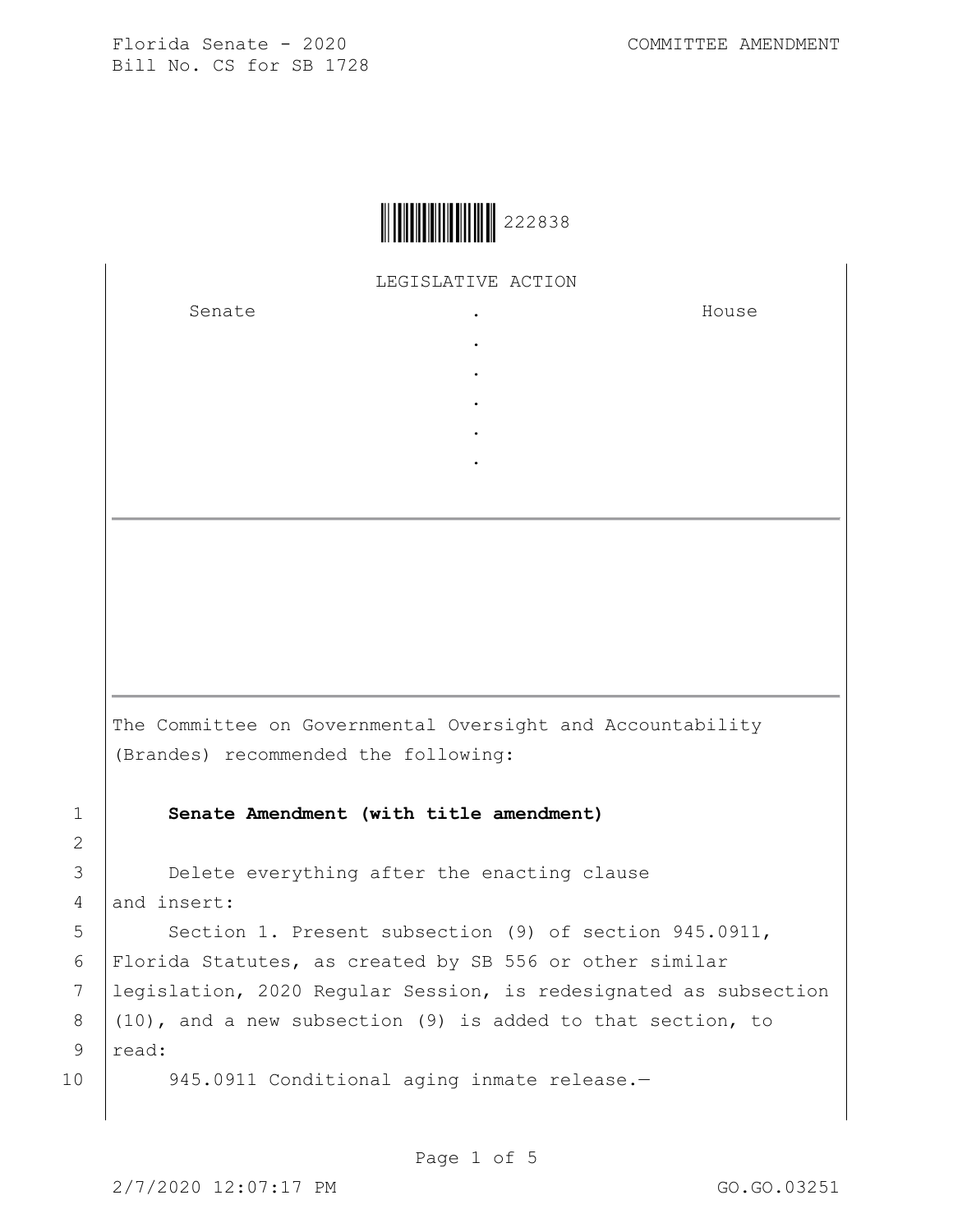

11 (9) PUBLIC MEETINGS AND RECORDS EXEMPTIONS.-12 (a) That portion of a panel review hearing conducted in 13 accordance with this section during which the panel will discuss 14 information that is exempt from public inspection and copying 15 requirements under state law or confidential under federal law, 16 such as protected health information covered by the Health 17 Insurance Portability and Accountability Act, is exempt from s. 18 286.011 and s. 24(b), Art. I of the State Constitution. If the 19 panel must discuss exempt or confidential information during the 20 course of its meeting, the following requirements must be met:

21 | 1. The panel must announce at the public meeting that, in 22 connection with the performance of the panel's duties, exempt or 23  $|$  confidential information must be discussed;

24 | 2. The panel must declare the specific reasons that it is 25 | necessary to close the meeting, or a portion thereof, in a 26 document that is a public record and filed with the official 27  $|$  records of the program; and

28 3. The entire closed hearing must be recorded. The 29 recording must include the times of commencement and termination 30 of the closed hearing or portion thereof, all discussion and 31 proceedings, and the names of the persons present.

 (b)1. That portion of the records the panel uses to determine the appropriateness of conditional medical release which includes any exempt or confidential information is confidential and exempt from disclosure under s. 119.07(1) and  $|s. 24(a), Art. I of the State Construction.$ 

37 2. Any audio or video recording or transcript of, and any 38 minutes and notes generated during, a closed hearing of the 39 panel or closed portion of a hearing of the panel are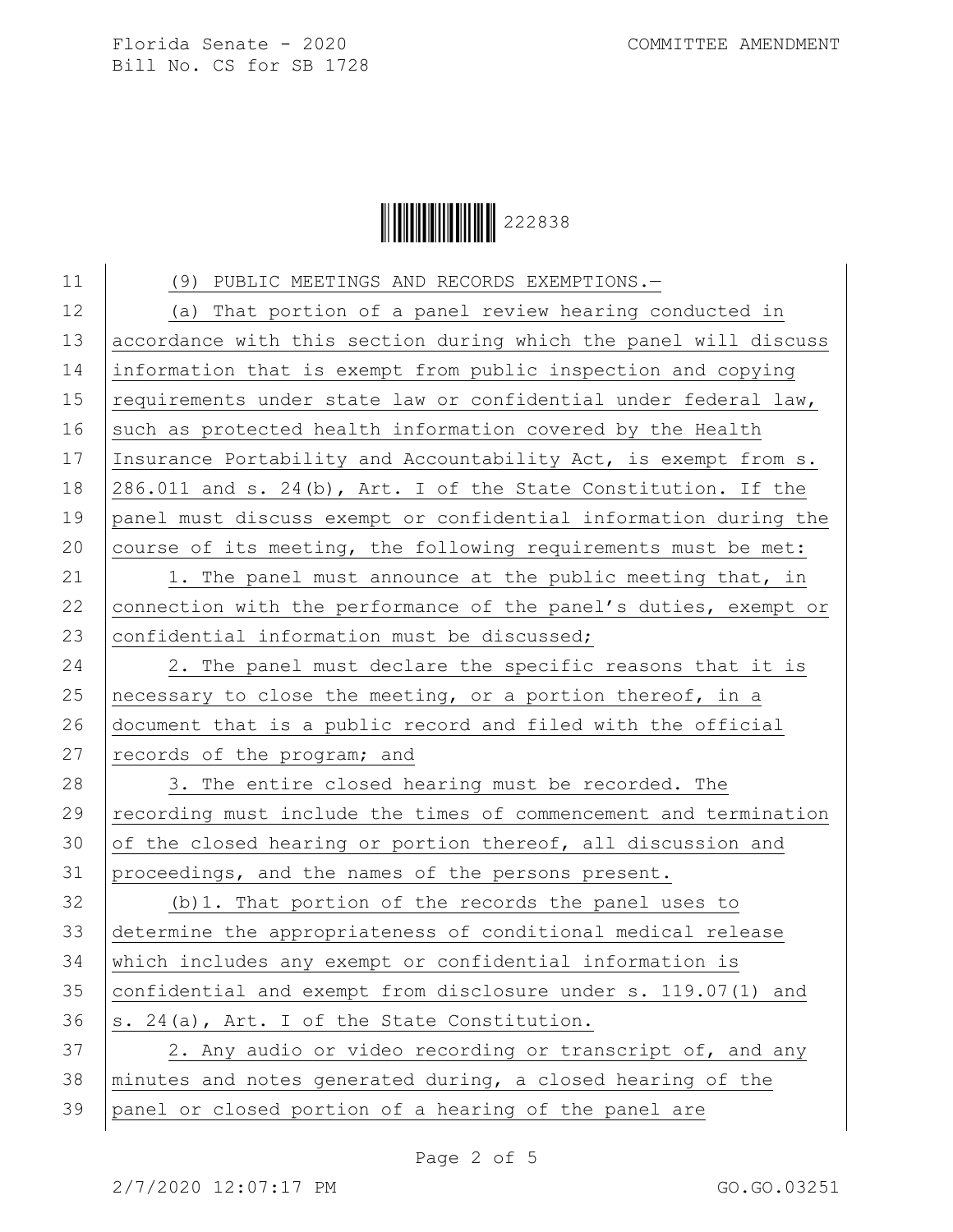Ì222838@Î222838

| 40 | confidential and exempt from disclosure under s. 119.07(1) and   |
|----|------------------------------------------------------------------|
| 41 | s. 24(a), Art. I of the State Constitution. Such audio or video  |
| 42 | recording, transcript, minutes and notes must be retained        |
| 43 | pursuant to the requirements of s. 119.021.                      |
| 44 | (c) Only members of the panel, staff supporting the panel's      |
| 45 | functions, the inmate for whom the panel has convened, and       |
| 46 | licensed medical personnel called by the panel to provide        |
| 47 | testimony regarding exempt or confidential information shall be  |
| 48 | allowed to attend the closed portions of panel hearings. The     |
| 49 | panel shall ensure that any closure of its meetings as           |
| 50 | authorized by this section is limited so that the policy of the  |
| 51 | state in favor of public meetings is maintained.                 |
| 52 | (d) This subsection is subject to the Open Government            |
| 53 | Sunset Review Act in accordance with s. 119.15 and shall stand   |
| 54 | repealed on October 2, 2025, unless reviewed and saved from      |
| 55 | repeal through reenactment by the Legislature.                   |
| 56 | Section 2. The Legislature finds that it is a public             |
| 57 | necessity that the hearings or portions of hearings during which |
| 58 | exempt or confidential information is discussed by the review    |
| 59 | panel considering an inmate's conditional medical release be     |
| 60 | made exempt from s. 286.011, Florida Statutes, and s. 24(b),     |
| 61 | Article I of the State Constitution. The Legislature finds that  |
| 62 | the rights of an inmate afforded under other state or federal    |
| 63 | laws that deem certain personal information confidential, such   |
| 64 | as protected health information covered by the Health Insurance  |
| 65 | Portability and Accountability Act, be upheld and that the       |
| 66 | inmate's exempt or confidential information not be disclosed to  |
| 67 | the public during such hearings. The Legislature also finds that |
| 68 | the recordings and transcripts of a panel review hearing and the |
|    |                                                                  |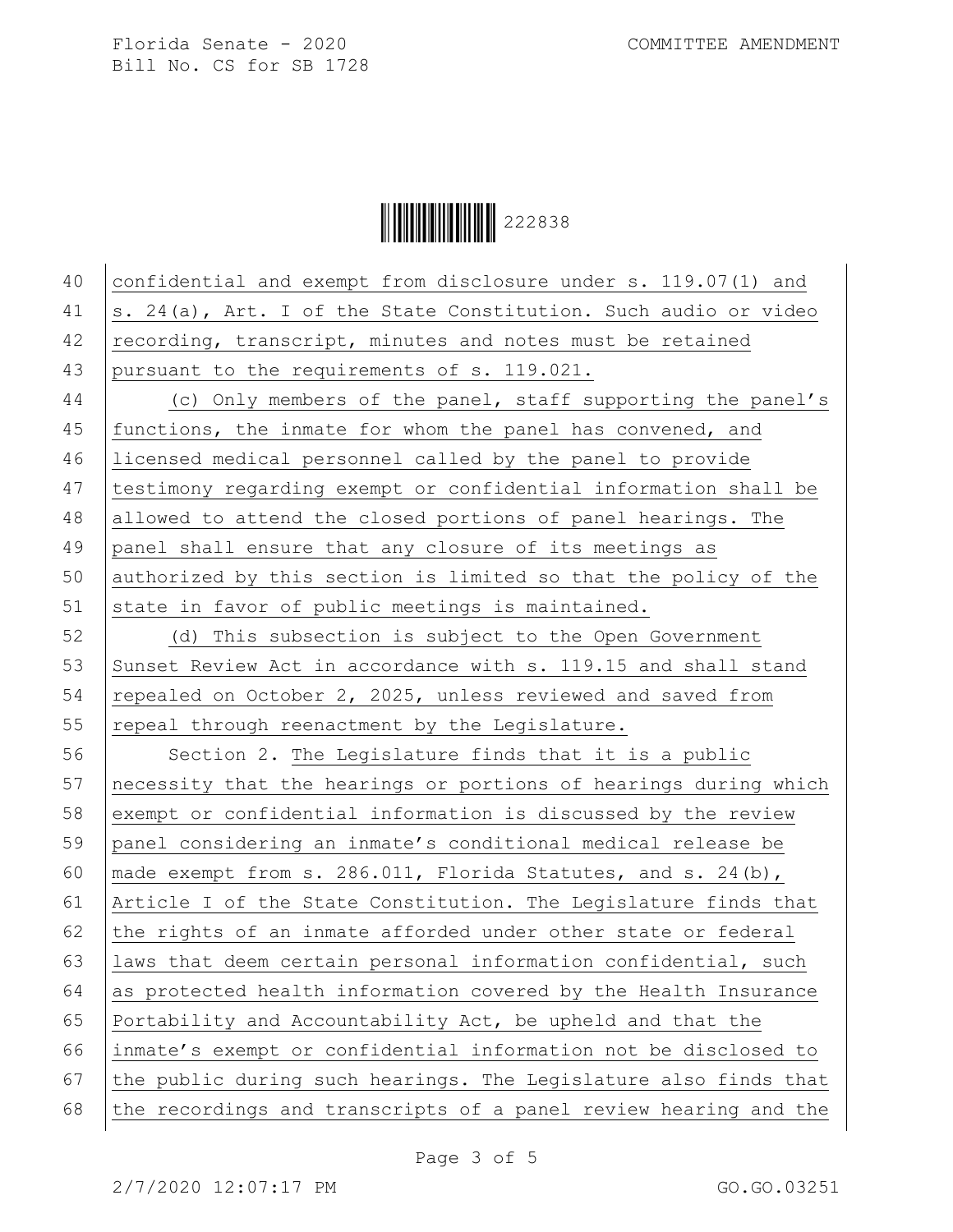

| 70<br>confidential and exempt from disclosure under s. $119.07(1)$ ,<br>71<br>Florida Statutes, and s. $24(a)$ , Article I of the State<br>72<br>Constitution. The inmate's exempt or confidential information,<br>73<br>if publicly available, could be used to invade his or her<br>74<br>personal privacy. Making these reports and discussions of such<br>75<br>information confidential and exempt from disclosure will protect<br>76<br>information of a sensitive personal nature, the release of which<br>77<br>could cause unwarranted damage to the privacy rights of the<br>78<br>inmate. The Legislature therefore finds that it is a public<br>79<br>necessity that such information be made confidential and exempt.<br>80<br>Section 3. This act shall take effect on the same date that<br>81<br>SB 556 or similar legislation relating to conditional medical<br>82<br>release takes effect, if such legislation is adopted in the same<br>83<br>legislative session or an extension thereof and becomes a law<br>84<br>85<br>================= T I T L E A M E N D M E N T ================<br>86<br>And the title is amended as follows:<br>87<br>Delete everything before the enacting clause<br>88<br>and insert:<br>89<br>A bill to be entitled<br>90<br>An act relating to public meetings and records;<br>91<br>amending s. 945.0912, F.S.; exempting from public<br>92<br>meetings requirements that portion of a panel review<br>93<br>at which the exempt or confidential information of<br>94<br>specified inmates being considered for the conditional<br>95<br>medical release program is discussed; exempting from<br>96<br>public records requirements certain records used by | 69 | records used by the panel to make its determination be made |
|----------------------------------------------------------------------------------------------------------------------------------------------------------------------------------------------------------------------------------------------------------------------------------------------------------------------------------------------------------------------------------------------------------------------------------------------------------------------------------------------------------------------------------------------------------------------------------------------------------------------------------------------------------------------------------------------------------------------------------------------------------------------------------------------------------------------------------------------------------------------------------------------------------------------------------------------------------------------------------------------------------------------------------------------------------------------------------------------------------------------------------------------------------------------------------------------------------------------------------------------------------------------------------------------------------------------------------------------------------------------------------------------------------------------------------------------------------------------------------------------------------------------------------------------------------------------------------------------------------------------------------------------------------------------------------------------------------------|----|-------------------------------------------------------------|
|                                                                                                                                                                                                                                                                                                                                                                                                                                                                                                                                                                                                                                                                                                                                                                                                                                                                                                                                                                                                                                                                                                                                                                                                                                                                                                                                                                                                                                                                                                                                                                                                                                                                                                                |    |                                                             |
|                                                                                                                                                                                                                                                                                                                                                                                                                                                                                                                                                                                                                                                                                                                                                                                                                                                                                                                                                                                                                                                                                                                                                                                                                                                                                                                                                                                                                                                                                                                                                                                                                                                                                                                |    |                                                             |
|                                                                                                                                                                                                                                                                                                                                                                                                                                                                                                                                                                                                                                                                                                                                                                                                                                                                                                                                                                                                                                                                                                                                                                                                                                                                                                                                                                                                                                                                                                                                                                                                                                                                                                                |    |                                                             |
|                                                                                                                                                                                                                                                                                                                                                                                                                                                                                                                                                                                                                                                                                                                                                                                                                                                                                                                                                                                                                                                                                                                                                                                                                                                                                                                                                                                                                                                                                                                                                                                                                                                                                                                |    |                                                             |
|                                                                                                                                                                                                                                                                                                                                                                                                                                                                                                                                                                                                                                                                                                                                                                                                                                                                                                                                                                                                                                                                                                                                                                                                                                                                                                                                                                                                                                                                                                                                                                                                                                                                                                                |    |                                                             |
|                                                                                                                                                                                                                                                                                                                                                                                                                                                                                                                                                                                                                                                                                                                                                                                                                                                                                                                                                                                                                                                                                                                                                                                                                                                                                                                                                                                                                                                                                                                                                                                                                                                                                                                |    |                                                             |
|                                                                                                                                                                                                                                                                                                                                                                                                                                                                                                                                                                                                                                                                                                                                                                                                                                                                                                                                                                                                                                                                                                                                                                                                                                                                                                                                                                                                                                                                                                                                                                                                                                                                                                                |    |                                                             |
|                                                                                                                                                                                                                                                                                                                                                                                                                                                                                                                                                                                                                                                                                                                                                                                                                                                                                                                                                                                                                                                                                                                                                                                                                                                                                                                                                                                                                                                                                                                                                                                                                                                                                                                |    |                                                             |
|                                                                                                                                                                                                                                                                                                                                                                                                                                                                                                                                                                                                                                                                                                                                                                                                                                                                                                                                                                                                                                                                                                                                                                                                                                                                                                                                                                                                                                                                                                                                                                                                                                                                                                                |    |                                                             |
|                                                                                                                                                                                                                                                                                                                                                                                                                                                                                                                                                                                                                                                                                                                                                                                                                                                                                                                                                                                                                                                                                                                                                                                                                                                                                                                                                                                                                                                                                                                                                                                                                                                                                                                |    |                                                             |
|                                                                                                                                                                                                                                                                                                                                                                                                                                                                                                                                                                                                                                                                                                                                                                                                                                                                                                                                                                                                                                                                                                                                                                                                                                                                                                                                                                                                                                                                                                                                                                                                                                                                                                                |    |                                                             |
|                                                                                                                                                                                                                                                                                                                                                                                                                                                                                                                                                                                                                                                                                                                                                                                                                                                                                                                                                                                                                                                                                                                                                                                                                                                                                                                                                                                                                                                                                                                                                                                                                                                                                                                |    |                                                             |
|                                                                                                                                                                                                                                                                                                                                                                                                                                                                                                                                                                                                                                                                                                                                                                                                                                                                                                                                                                                                                                                                                                                                                                                                                                                                                                                                                                                                                                                                                                                                                                                                                                                                                                                |    |                                                             |
|                                                                                                                                                                                                                                                                                                                                                                                                                                                                                                                                                                                                                                                                                                                                                                                                                                                                                                                                                                                                                                                                                                                                                                                                                                                                                                                                                                                                                                                                                                                                                                                                                                                                                                                |    |                                                             |
|                                                                                                                                                                                                                                                                                                                                                                                                                                                                                                                                                                                                                                                                                                                                                                                                                                                                                                                                                                                                                                                                                                                                                                                                                                                                                                                                                                                                                                                                                                                                                                                                                                                                                                                |    |                                                             |
|                                                                                                                                                                                                                                                                                                                                                                                                                                                                                                                                                                                                                                                                                                                                                                                                                                                                                                                                                                                                                                                                                                                                                                                                                                                                                                                                                                                                                                                                                                                                                                                                                                                                                                                |    |                                                             |
|                                                                                                                                                                                                                                                                                                                                                                                                                                                                                                                                                                                                                                                                                                                                                                                                                                                                                                                                                                                                                                                                                                                                                                                                                                                                                                                                                                                                                                                                                                                                                                                                                                                                                                                |    |                                                             |
|                                                                                                                                                                                                                                                                                                                                                                                                                                                                                                                                                                                                                                                                                                                                                                                                                                                                                                                                                                                                                                                                                                                                                                                                                                                                                                                                                                                                                                                                                                                                                                                                                                                                                                                |    |                                                             |
|                                                                                                                                                                                                                                                                                                                                                                                                                                                                                                                                                                                                                                                                                                                                                                                                                                                                                                                                                                                                                                                                                                                                                                                                                                                                                                                                                                                                                                                                                                                                                                                                                                                                                                                |    |                                                             |
|                                                                                                                                                                                                                                                                                                                                                                                                                                                                                                                                                                                                                                                                                                                                                                                                                                                                                                                                                                                                                                                                                                                                                                                                                                                                                                                                                                                                                                                                                                                                                                                                                                                                                                                |    |                                                             |
|                                                                                                                                                                                                                                                                                                                                                                                                                                                                                                                                                                                                                                                                                                                                                                                                                                                                                                                                                                                                                                                                                                                                                                                                                                                                                                                                                                                                                                                                                                                                                                                                                                                                                                                |    |                                                             |
|                                                                                                                                                                                                                                                                                                                                                                                                                                                                                                                                                                                                                                                                                                                                                                                                                                                                                                                                                                                                                                                                                                                                                                                                                                                                                                                                                                                                                                                                                                                                                                                                                                                                                                                |    |                                                             |
|                                                                                                                                                                                                                                                                                                                                                                                                                                                                                                                                                                                                                                                                                                                                                                                                                                                                                                                                                                                                                                                                                                                                                                                                                                                                                                                                                                                                                                                                                                                                                                                                                                                                                                                |    |                                                             |
|                                                                                                                                                                                                                                                                                                                                                                                                                                                                                                                                                                                                                                                                                                                                                                                                                                                                                                                                                                                                                                                                                                                                                                                                                                                                                                                                                                                                                                                                                                                                                                                                                                                                                                                |    |                                                             |
|                                                                                                                                                                                                                                                                                                                                                                                                                                                                                                                                                                                                                                                                                                                                                                                                                                                                                                                                                                                                                                                                                                                                                                                                                                                                                                                                                                                                                                                                                                                                                                                                                                                                                                                |    |                                                             |
|                                                                                                                                                                                                                                                                                                                                                                                                                                                                                                                                                                                                                                                                                                                                                                                                                                                                                                                                                                                                                                                                                                                                                                                                                                                                                                                                                                                                                                                                                                                                                                                                                                                                                                                |    |                                                             |
|                                                                                                                                                                                                                                                                                                                                                                                                                                                                                                                                                                                                                                                                                                                                                                                                                                                                                                                                                                                                                                                                                                                                                                                                                                                                                                                                                                                                                                                                                                                                                                                                                                                                                                                |    |                                                             |
|                                                                                                                                                                                                                                                                                                                                                                                                                                                                                                                                                                                                                                                                                                                                                                                                                                                                                                                                                                                                                                                                                                                                                                                                                                                                                                                                                                                                                                                                                                                                                                                                                                                                                                                | 97 | the reviewing panel to make a determination of the          |

Page 4 of 5